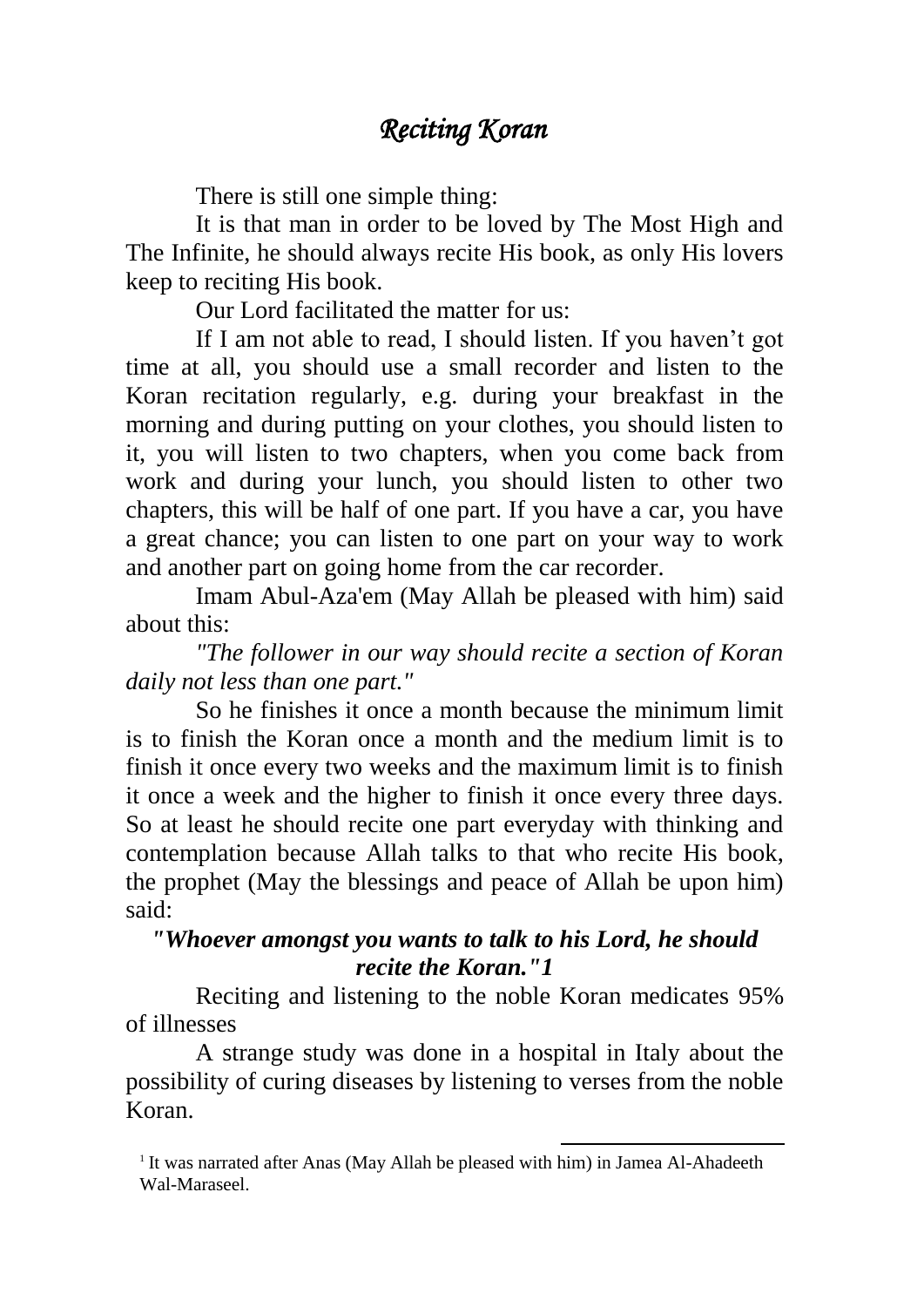They got a tape with verses from Koran by the voice of Sheikh Abdel-Baset Abdel-Samad and they got a group of Italian patients, they made them listen to the Koran by the Arab tongue, what was the result?

They found the proportion of recovery among them up to 95% whereas there was no improvement among the others who listened to loud music of similar sample of the study.

They put a tape of verses of Koran with the sound of a Muslim Arab reciter under a fruitful tree and another tape of loud music, what was the result? They found that the tree which listened to the noble Koran had sweeter and quicker to ripen fruit, but the other tree was slower to ripen and has less sweeter fruit.

The story of the Moroccan girl is not far:

She had cancer, she went to many doctors specialized in cancer, the result was bad of course, they all tried but in vain. Suddenly she felt great desire to perform Omrah.

She went to Mecca and stayed there in the Holy Mosque of Mecca reciting and meditating the verses of the noble Koran and drinking the water of the well of Zamzam. She continued doing this for about a month. She felt so energetic and that she is full of life, the great surprise was that she was recovered by the nobility of the noble Koran.

Newspaper Arab Online mentioned one research done in the University of Harvard in the U.S.A.:

It emphasize that reciting the noble Koran has calmative effect after doing a research on a group of one thousand men and women of the American Arabs who are fluent in Arabic and American Muslims who not talk good Arabic.

They found that listening to recited noble Koran leads to unintentional physiological changes in the nervous system. It also helps to relieve strong nervous tense cases, cases of disaster and sadness and leads the soul to quietness ease and tranquility.

Researchers found out that reciting the noble Koran has tranquilizing effect on more than 79% of the cases that recited the noble Koran. They observed unintentional changes in the nervous system of the volunteers and this led to reducing their tense although about 50% among them are not good in Arabic.